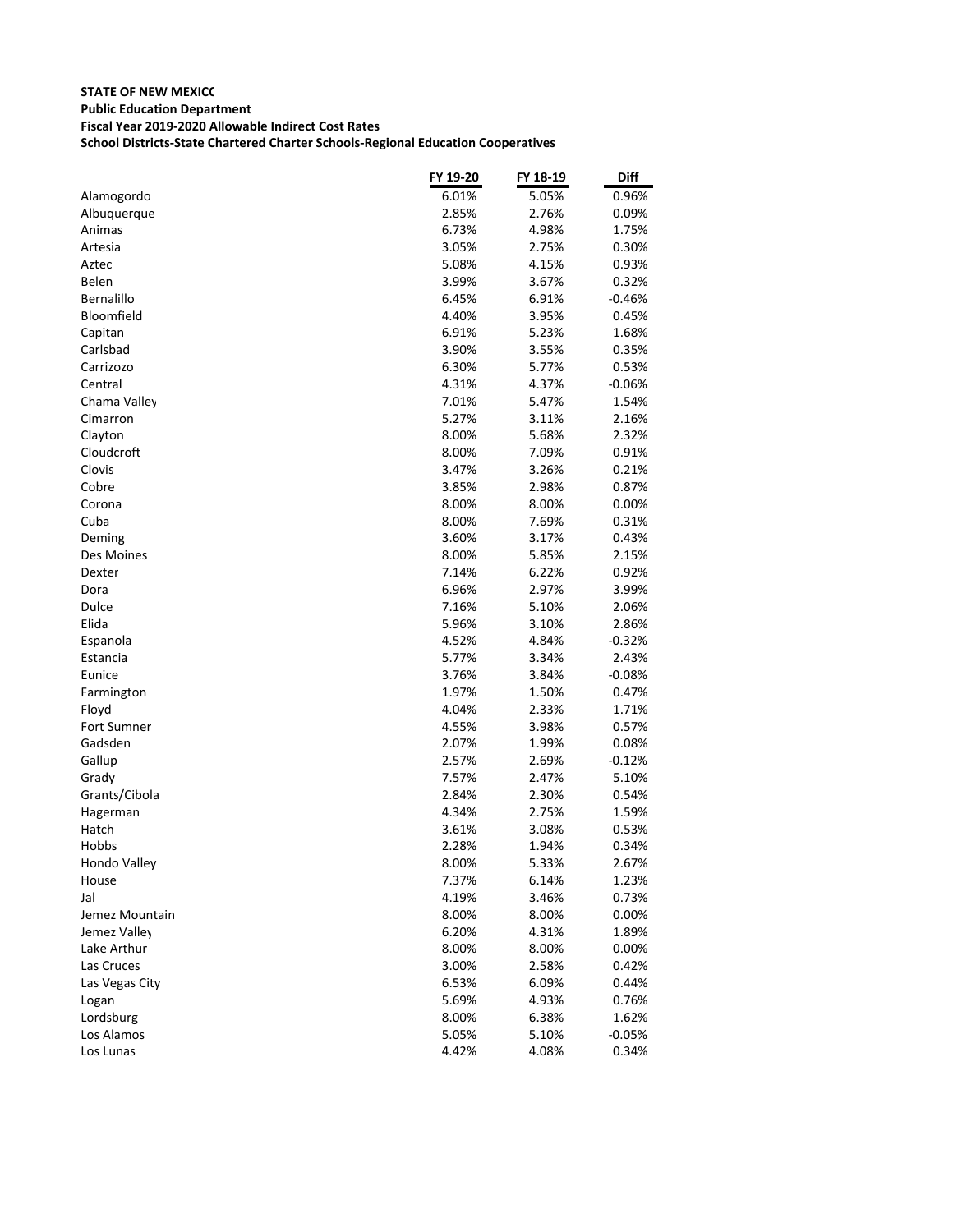|                       | FY 19-20 | FY 18-19 | <b>Diff</b> |
|-----------------------|----------|----------|-------------|
| Loving                | 6.96%    | 3.04%    | 3.92%       |
| Lovington             | 3.94%    | 3.43%    | 0.51%       |
| Magdalena             | 6.54%    | 5.85%    | 0.69%       |
| Maxwell               | 7.95%    | 5.81%    | 2.14%       |
| Melrose               | 6.09%    | 5.16%    | 0.93%       |
| Mesa Vista            | 8.00%    | 8.00%    | 0.00%       |
| Mora                  | 8.00%    | 5.24%    | 2.76%       |
| Moriarty              | 3.45%    | 2.99%    | 0.46%       |
| Mosquero              | 8.00%    | 8.00%    | 0.00%       |
| Mountainair           | 4.51%    | 3.31%    | 1.20%       |
| Pecos                 | 5.35%    | 4.32%    | 1.03%       |
| Penasco               | 8.00%    | 6.19%    | 1.81%       |
| Pojoaque Valley       | 3.84%    | 3.54%    | 0.30%       |
| Portales              | 3.67%    | 3.36%    | 0.31%       |
| Quemado               | 6.70%    | 5.27%    | 1.43%       |
| Questa                | 8.00%    | 6.94%    | 1.06%       |
| Raton                 | 3.01%    | 2.76%    | 0.25%       |
| Reserve               | 5.73%    | 4.65%    | 1.08%       |
| Rio Rancho            | 4.51%    | 3.71%    | 0.80%       |
| Roswell               | 4.16%    | 3.68%    | 0.48%       |
| Roy                   | 8.00%    | 7.79%    | 0.21%       |
| Ruidoso               | 4.32%    | 4.28%    | 0.04%       |
| San Jon               | 7.86%    | 5.81%    | 2.05%       |
| Santa Fe              | 2.98%    | 1.82%    | 1.16%       |
| Santa Rosa            | 5.08%    | 3.92%    | 1.16%       |
| Silver City           | 2.75%    | 2.57%    | 0.18%       |
| Socorro               | 6.42%    | 6.38%    | 0.04%       |
| Springer              | 7.37%    | 5.07%    | 2.30%       |
| Taos                  | 4.60%    | 3.39%    | 1.21%       |
| Tatum                 | 6.60%    | 5.02%    | 1.58%       |
| Texico                | 4.44%    | 4.43%    | 0.01%       |
| Truth or Consequences | 5.55%    | 4.52%    | 1.03%       |
| Tucumcari             | 5.26%    | 3.79%    | 1.47%       |
| Tularosa              | 3.32%    | 2.66%    | 0.66%       |
| Vaughn                | 8.00%    | 7.17%    | 0.83%       |
| Wagon Mound           | 8.00%    | 8.00%    | 0.00%       |
| West Las Vegas        | 3.87%    | 3.08%    | 0.79%       |
| Zuni                  | 6.43%    | 5.67%    | 0.76%       |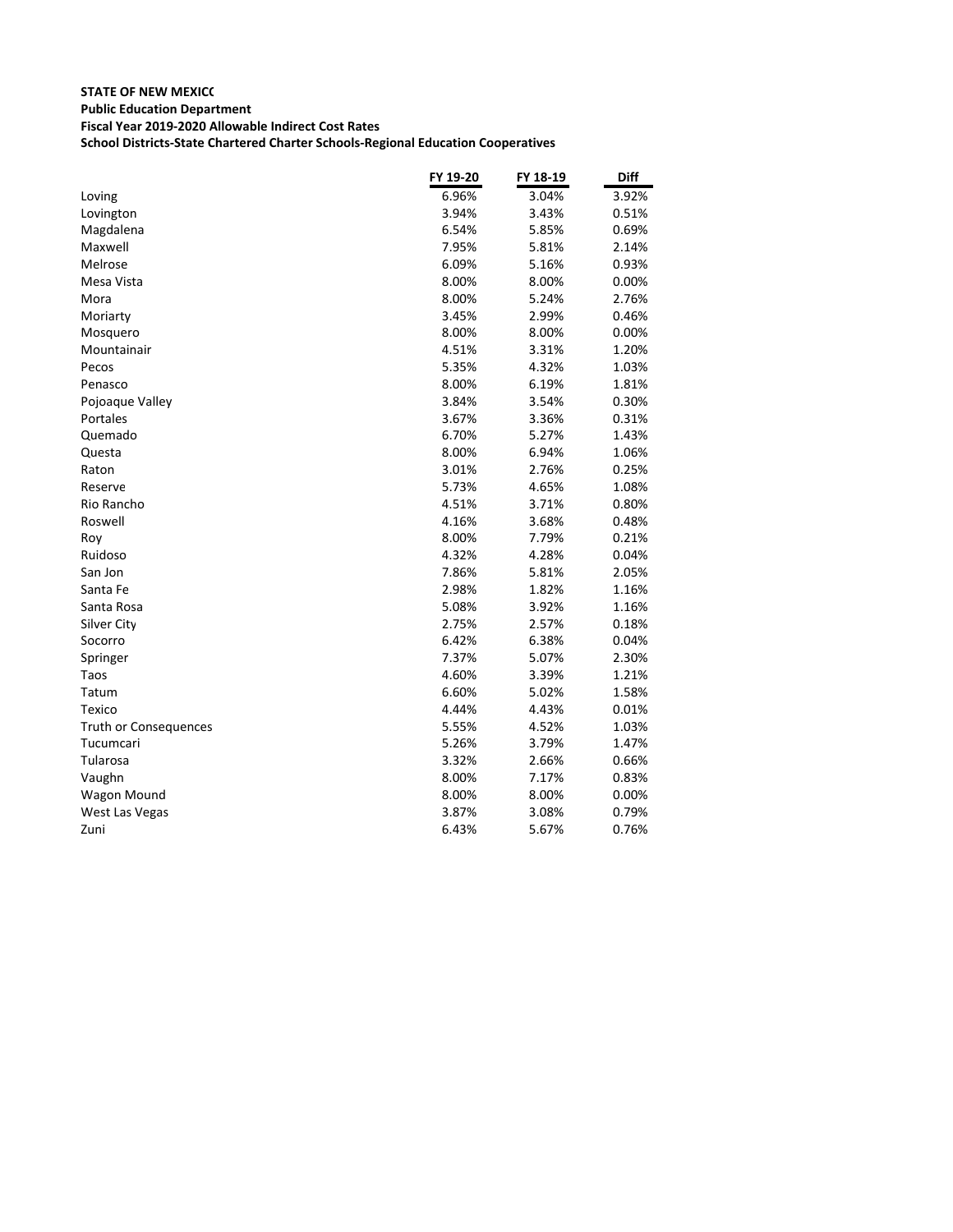|                                                    | FY 19-20 | FY 18-19 | Diff     |
|----------------------------------------------------|----------|----------|----------|
| AIMS @ UNM                                         | 8.00%    | 9.48%    | -1.48%   |
| Albuquerque School of Excellence                   | 4.61%    | 5.43%    | $-0.82%$ |
| Albuquerque Sign Language Academy                  | 6.22%    | 5.60%    | 0.62%    |
| Aldo Leopold Charter School                        | 7.87%    | 6.94%    | 0.93%    |
| Alma D' Arte Charter High School                   | 8.00%    | 8.00%    | $0.00\%$ |
| Amy Biehl Charter High School                      | 6.58%    | 6.22%    | 0.36%    |
| ASK Academy                                        | 5.96%    | 5.37%    | 0.59%    |
| <b>Cesar Chavez Community School</b>               | 8.00%    | 8.00%    | $0.00\%$ |
| <b>Coral Community Charter</b>                     | 8.00%    | 7.88%    | 0.12%    |
| <b>DEAP</b>                                        | 8.00%    | 7.96%    | 0.04%    |
| Dream Dine'                                        | 8.00%    | 8.00%    | 0.00%    |
| Estancia Valley Classical Academy                  | 4.09%    | 3.10%    | 0.99%    |
| <b>Explore Academy</b>                             | 7.23%    | 8.00%    | $-0.77%$ |
| Gilbert L. Sena Charter School                     | 8.00%    | 8.00%    | $0.00\%$ |
| <b>Horizon Academy West</b>                        | 8.00%    | 7.58%    | 0.42%    |
| J. Paul Taylor                                     | 8.00%    | 5.98%    | 2.02%    |
| La Academia Dolores Huerta                         | 8.00%    | 8.00%    | $0.00\%$ |
| La Promesa Early Learning Center                   | 5.68%    | 4.57%    | 1.11%    |
| La Tierra Montessori School of the Arts & Sciences | 8.00%    | 8.00%    | $0.00\%$ |
| Las Montañas Charter School                        | 8.00%    | 8.00%    | 0.00%    |
| <b>MASTERS Program</b>                             | 8.00%    | 8.00%    | $0.00\%$ |
| <b>McCurdy Charter School</b>                      | 8.00%    | 8.00%    | 0.00%    |
| Media Arts Collaborative Charter School            | 7.43%    | 5.49%    | 1.94%    |
| <b>Mission Achievement and Success</b>             | 5.90%    | 4.10%    | 1.80%    |
| Monte Del Sol Charter School                       | 4.39%    | 6.63%    | $-2.24%$ |
| Montessori Elementary School                       | 6.34%    | 5.03%    | 1.31%    |
| New America School                                 | 8.00%    | 8.00%    | $0.00\%$ |
| New America School - Las Cruces                    | 8.00%    | 8.00%    | $0.00\%$ |
| New Mexico Connections Academy                     | 1.22%    | 0.81%    | 0.41%    |
| New Mexico School for the Arts                     | 8.00%    | 6.60%    | 1.40%    |
| North Valley Academy                               | 7.76%    | 7.00%    | 0.76%    |
| Red River Valley Charter Schoo                     | 8.00%    | 8.00%    | $0.00\%$ |
| Roots and Wings Community School                   | 8.00%    | 8.00%    | $0.00\%$ |
| Sandoval Academy (SABE)                            | 8.00%    | 8.00%    | $0.00\%$ |
| School of Dreams Academy                           | 3.40%    | 2.30%    | 1.10%    |
| Six Directions Indigenous                          | 8.00%    | 2.40%    | 5.60%    |
| South Valley Preparatory School                    | 8.00%    | 8.00%    | $0.00\%$ |
| Southwest Preparatory Learning Center              | 8.00%    | 0.00%    | 8.00%    |
| Southwest Secondary Learning Center                | 8.00%    | 8.00%    | 0.00%    |
| SW Aeronautics, Mathematics and Science Academy    | 8.00%    | 8.00%    | 0.00%    |
| Taos Academy                                       | 8.00%    | 6.73%    | 1.27%    |
| Taos Integrated School of the Arts                 | 8.00%    | 8.00%    | 0.00%    |
| <b>Taos International School</b>                   | 8.00%    | 7.93%    | 0.07%    |
| <b>Technology Leadership</b>                       | 8.00%    | 8.00%    | 0.00%    |
| The Great Academy                                  | 8.00%    | 8.00%    | $0.00\%$ |
| Tierra Adentro                                     | 8.00%    | 7.99%    | 0.01%    |
| Tierra Encantada Charter Schoo                     | 8.00%    | 8.00%    | 0.00%    |
| Turquoise Trail Elementary                         | 5.52%    | 3.80%    | 1.72%    |
| Walatowa Charter High School                       | 8.00%    | 8.00%    | 0.00%    |